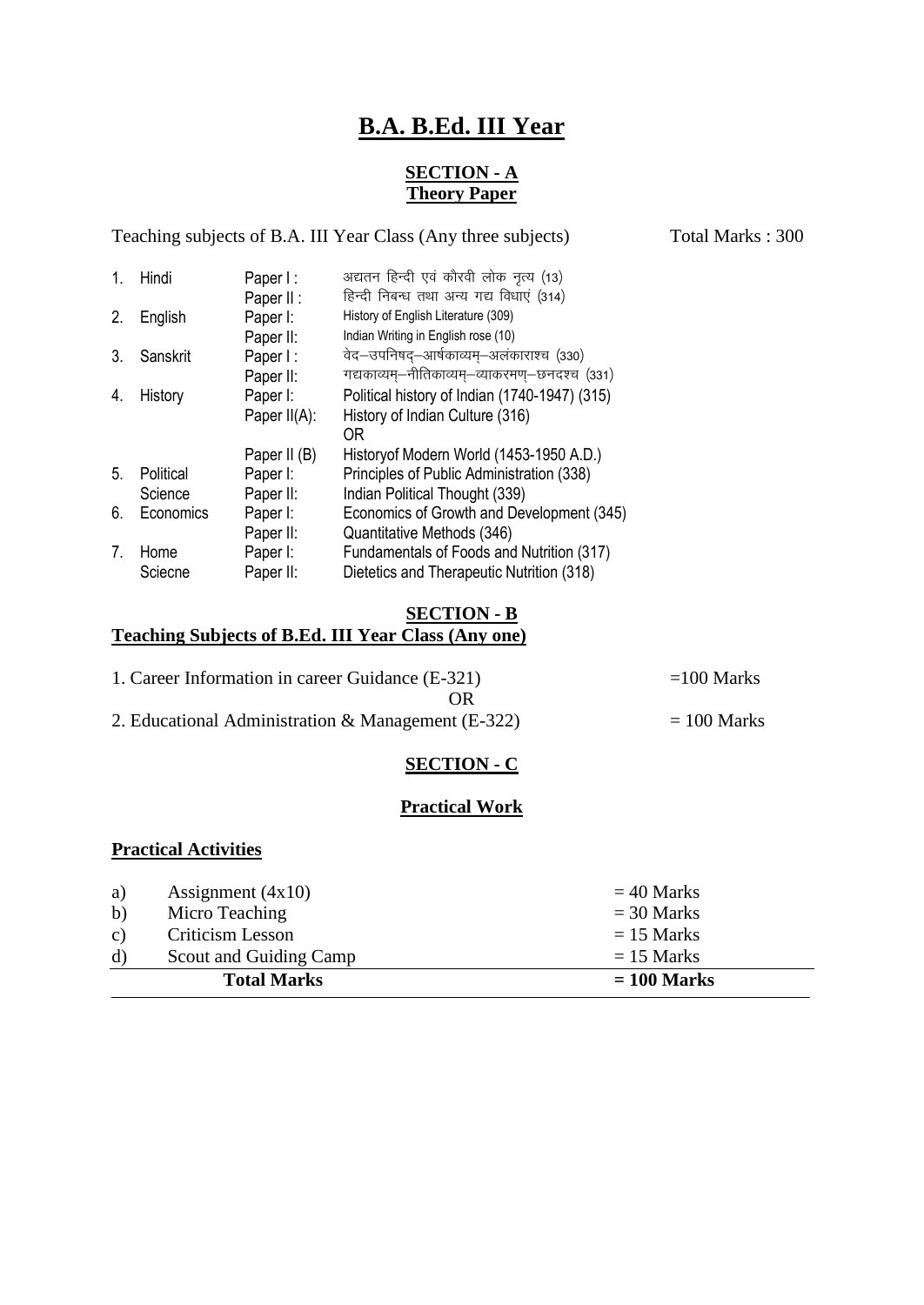# बी0ए0बी0एड0 (तृतीय वर्ष) हिन्दी साहित्य पाठ्यक्रम प्रथम प्रश्न पत्र अद्यतन हिन्दी एवं कौरवी लोक काव्य

50 अंक

निर्धारित कवि $-$ सच्चिदानन्द हीरानन्द वात्स्यायन 'अज्ञेय' – नदी के द्वीप, दीप अकेला, उधार, साम्राज्ञी का नैवेद्य दान, कलगी बाजरे की। शमशेर बहादुर सिंह – उषा, लौट आ ओ धार, पीली शाम, अमन का राग, मुक्तिबोध की मृत्यु पर गजल। नागार्जुन – सिंदर तिलकित भाल, अकाल के बाद, बादल को घिरते देखा। भवानी प्रसाद मिश्र – गीत बेचता हूं, सतपुड़ा के जंगल, कमल के फूल। गजानन माधव मुक्तिबोध - ब्रहमराक्षस। चौधरी पृथ्वी सिंह बेधड़क – मानवता भजन संव 01, 10, 53 तथा गीत सं0 05 कृष्ण चन्द्र शर्मा – लोकगीत – 'लोक जीवन के स्वर' के अध्याय 05 से 'राष्ट्रीय आन्दोलन' गीत सं0 02 तथा शिक्षा का महत्व – गीत संख्या 04

द्रुत पाठ- केदारनाथ अग्रवाल, शिवमंगल सिंह 'सुमन', दुष्यन्त कुमार, धर्मवीर भारती, नरेश मेहता।

प्रथम पक्ष  $-$ (क) अनिवार्य दस वस्तुनिष्ठ /अतिलघुत्तरी प्रश्न ।(प्रश्न पत्र के सम्पूर्ण पाठ्यक्रम से)  $(10x1=10)$ (ख) अनिवार्य पांच लघुत्तरी प्रश्न (प्रश्न पत्र के द्रुत पाठ के पाठ्यकम से)  $(5x2=10)$ इकाई-1, अज्ञेय, शमर्शेर बहादुर सिंह, नागार्जुन के निर्धारित काव्याशो से सम्बन्धित व्याख्या  $(2x4=8)$ इकाई-2, भवानी प्रसाद मिश्र, मुक्तिबोध, कृष्णचन्द्र शर्मा, पृथ्वी सिंह बेधड़क के निर्धारित काव्यांशो से सम्बन्धित व्याख्या  $(2x4=8)$ इकाई–3, अज्ञेय, शमशेर बहादुर सिंह, नागार्जुन पर आधारित आलोचनात्मक प्रश्न  $(7x1=7)$ इकाई-4, भवानी प्रसाद मिश्र, मुक्तिबोध, कृष्णचन्द्र शर्मा, पृथ्वी सिंह बेधडक के पर आधारित आलोचनात्मक प्रश्न।  $(7x1=7)$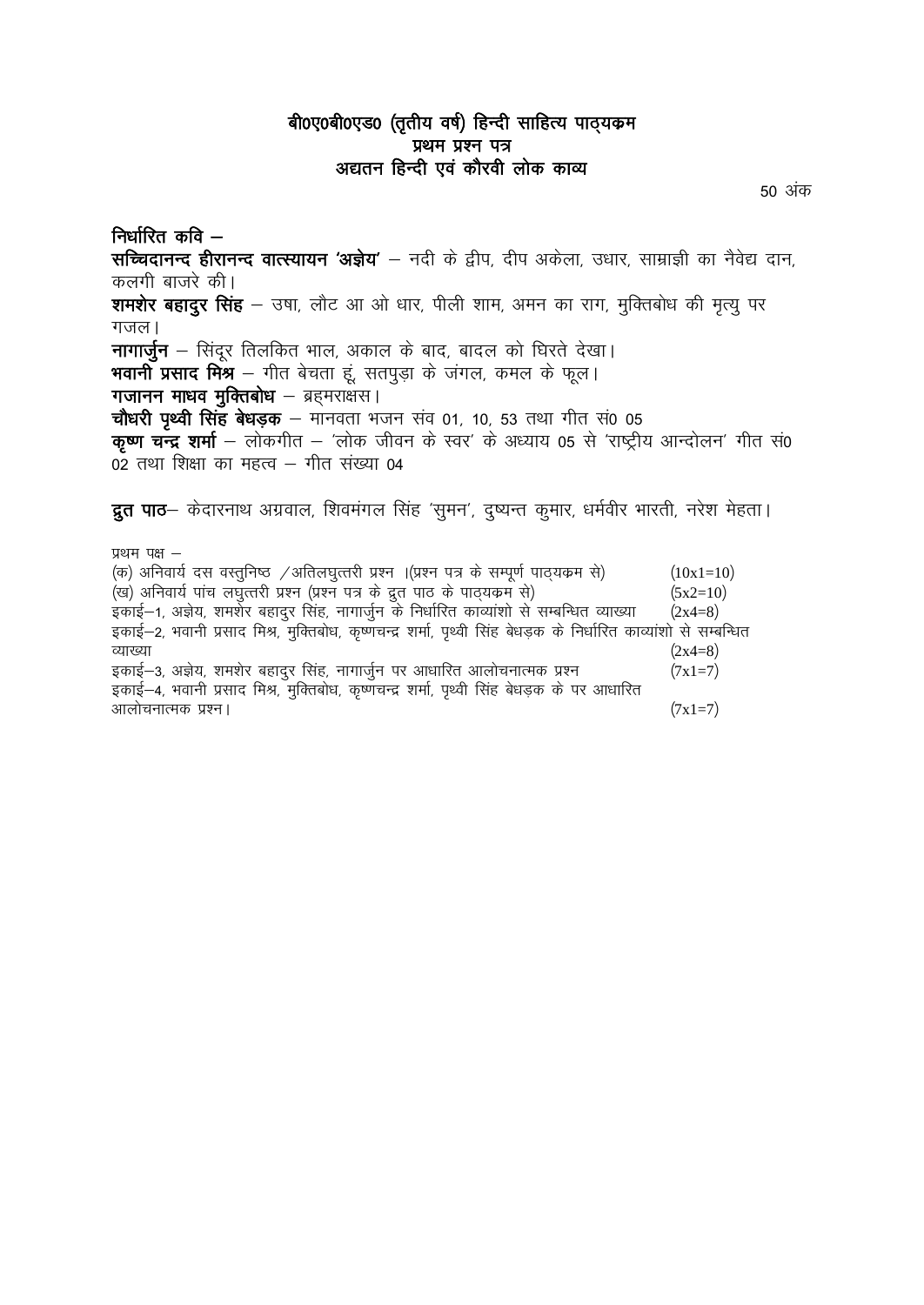# बी0ए0बी0एड0 (तृतीय वर्ष) हिन्दी साहित्य पाठ्यक्रम द्वितीय प्रश्न पत्र हिन्दी निबन्ध तथा अन्य गद्य विधाएं

50 अंक

निर्धारित पाठ्यक्रम –

(क) निबन्ध – शिवशम्भू के चिट्ठे (बालमुकूंद गुप्त), कवियों की उर्मिला विषयक उदासीनता (आचार्य ्.<br>महावीर प्रसाद द्विवेदी), लज्जा और ग्लानि (ऑचार्य रामचन्द्र शुक्ल), कुटज (आचार्य हजारी प्रसाद द्विवेदी), छायावाद (नंदद्लारे बाजपेयी), तुम चंदन हम पानी (विद्यानिवास मिश्र), सौन्दर्य की उपयोगिता (रामविलास शर्मा)

ख- गद्य विधायें – भक्तिन (महादेवी वर्मा), सुधियां उस चन्दन वन की (विष्णुकान्त शास्त्री), अपोलो का रथ (श्रीकांत वर्मा), समन्वय और सह अस्तित्व (विष्णु प्रभाकर), अपनी–अपनी हैंसियत (हरिशंकर परसाई)

द्रुत पाठ – कुबेरनाथ राय, शरद जोशी, विवेकी राय, रघुवीर सहाय

| (ख) अनिवार्य पांच लघुत्तरी प्रश्न (प्रश्न पत्र के द्रुत पाठ के पाठ्यकर्म से)<br>$(5x2=10)$<br>इकाई-1, निर्धारित निबन्धों की व्याख्यों<br>$(2x4=8)$<br>इकाई-2,निर्धारित गद्य विधाओं की व्याख्यायें<br>$(2x4=8)$<br>इकाई-3, निर्धारित निबन्धों पर आधारित आलोचनात्मक प्रश्न ।<br>$(7x1=7)$ | $(10x1=10)$ |
|-----------------------------------------------------------------------------------------------------------------------------------------------------------------------------------------------------------------------------------------------------------------------------------------|-------------|
|                                                                                                                                                                                                                                                                                         |             |
| इकाई-4, निर्धारित गद्य विधाओं पर आधारित आलोचनात्क प्रश्न<br>$(7x1=7)$                                                                                                                                                                                                                   |             |

## सहायक पुस्तकें

1. हिन्दी का गद्य साहित्य – रामचन्द्र तिवारी, विश्वविद्यालय प्रकाशन, वाराणसी

2. हिन्दी के प्रतिनिधि निबन्धकार – द्वारिकाप्रसाद सक्सेना

3. हिन्दी निबन्धकार – द्वारिकाप्रसाद सक्सेना

4. हिन्दी निबन्ध के आधार स्तम्भ – डॉ. हरिमोहन, तक्षशिला प्रकाशन, नई दिल्ली।

5. प्रतिनिधि हिन्दी निबन्धकार– तक्षशिला प्रकाशन, नई दिल्ली।

6. साहित्य में गद्य की नई विधायें – कैलाश चन्द्र भाटिया, तक्षशिला प्रकाशन, नई दिल्ली।

7. हिन्दी रेखाचित्र – डॉ. हरवंश लाल वर्मा, हिन्दी समिति, उ0प्र0 लखनऊ

8. स्वातंत्रयोत्तर हिन्दी व्यंग्य निबंध एवं निबंधकार – डॉ. बापूराव देसाई, चिंतन प्रकाशन, नौबस्ता, कानपुर

9. हिन्दी साहित्य में निबंध एवं निबंधकर – डाॅ0 गंगा प्रसाद गुप्त

10. हिन्दी की हास्य व्यंग्य विधा का स्वरूप एवं विकास – इन्द्रनाथ मदान

- 11. हिन्दी के व्यक्तिक निबंध रामचरण महेन्द्र
- 12. साहित्यिक विधायें : पुर्नविचार हरिमोहन 17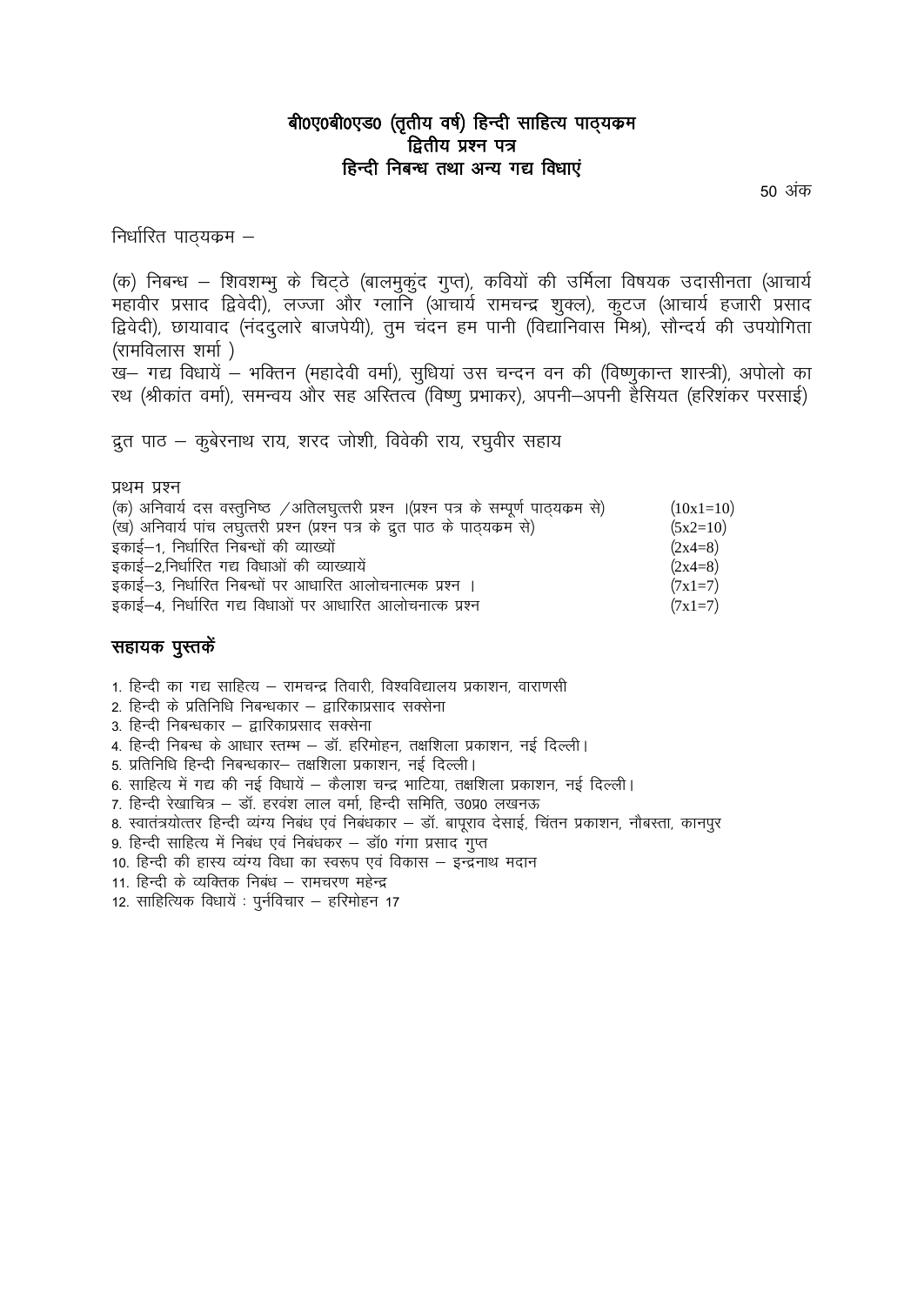# **B.A. B.Ed. III year ENGLISH LITERATURE Paper-I (History of English Literature)**

# **Unit-I From Renaissance to Seventeenth Century**

Renaissance and Reformation Miracle adn Morality Plays University Wits Metaphysical Poetry Neo classicism Elizabethan Songs and Sonnets

# **Unit - II : Eighteenth Century and the Romantic Age**

Growth of the Novel Precursors of Romanticism Romanticism and the French Revolution Growth of Romantic Literature (Prose, Poetry , Drama and Novel)

# **Unit - III : Nineteenth Century**

Characterstics of Victorianism Growth of Victorian Literature (Prose, Poetry, Drama and Novel) Pre-Raphaelite Poetry

# **Unit - IV : The Twentieth Century**

Trends in Twentieth century literature : Twentieth century Novel. Twenteith Century Drama, Problem Play

# **Unit V : The Twenty First Century**

Growth of Postcolonial literature : Feminism, Post modernism etc. Q. No. 1 Five short answer questions based on the entire course. 10 marks

Q.No. 2 to 5 . Four long answer questions based on the entire course  $4x10 = 40$  Marks

# **List of books recommended**

(1) History of English Literaturd by Legouis & Cazamian (published by Macmillan Books)

(2) A Backround to the History of English Literature by Bjijadesh Prasad (Published by Macmillan Books)

(3) History of English Literature by Hudson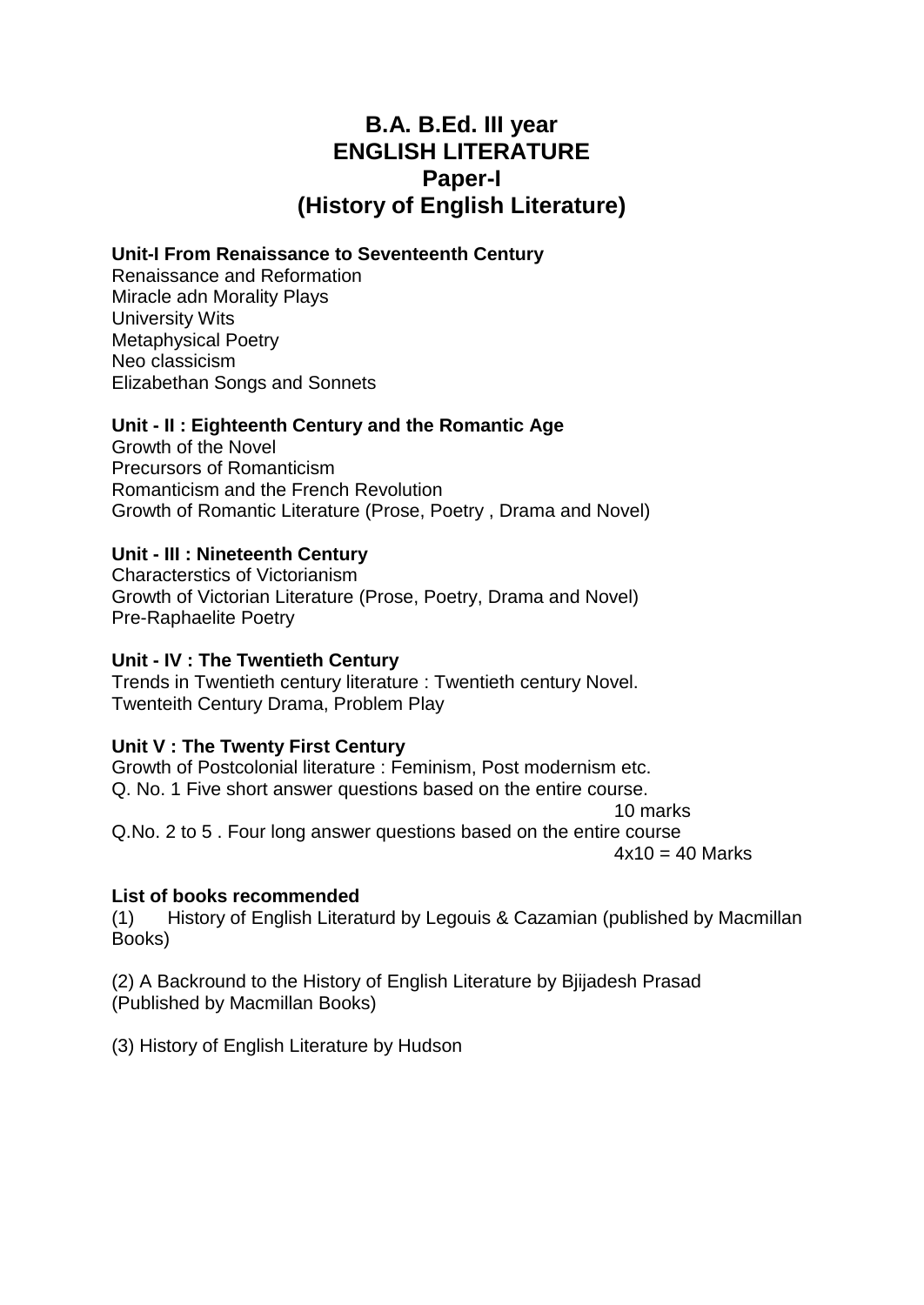# **B.A. B.Ed. III ENGLISH LITERATURE INDIAN WRITINGS IN ENGLISH PAPER-II**

# **Unit-I Poetry**

Sarojini Naidu 'Palanquin Bearers' Nissim Ezkeil 'A Poem of Dedication' Jayant Mahapatr 'Hunger

Unit - II Poetry Vikram Seth 'Unclaimed' A.K. Ramanujan 'Anxiety' Keki N Daruwala 'The Unrest of Desire'

Unit III - Drama Mahesh Dattani 'Tara'

Unit - IV : Fiction Mulk Raj Anand : The Untouchable

Unit - V : Prose Mahatma Gandhi : Hind Swaraj, Chapters VIII [The condition of India], XIII (What is True Civilization?] & XVIII (Education)

Q.N.1. [a] Five short answer questions based on the entire course 5 marks [b] Two passage for explanation 5 marks

Q.N.2&3. Long answer type questions on any two of the prescribed writers and poets 10+10=20 marks

Q.N.4&5. Long answer type questions on the prescribed texts.10+10=20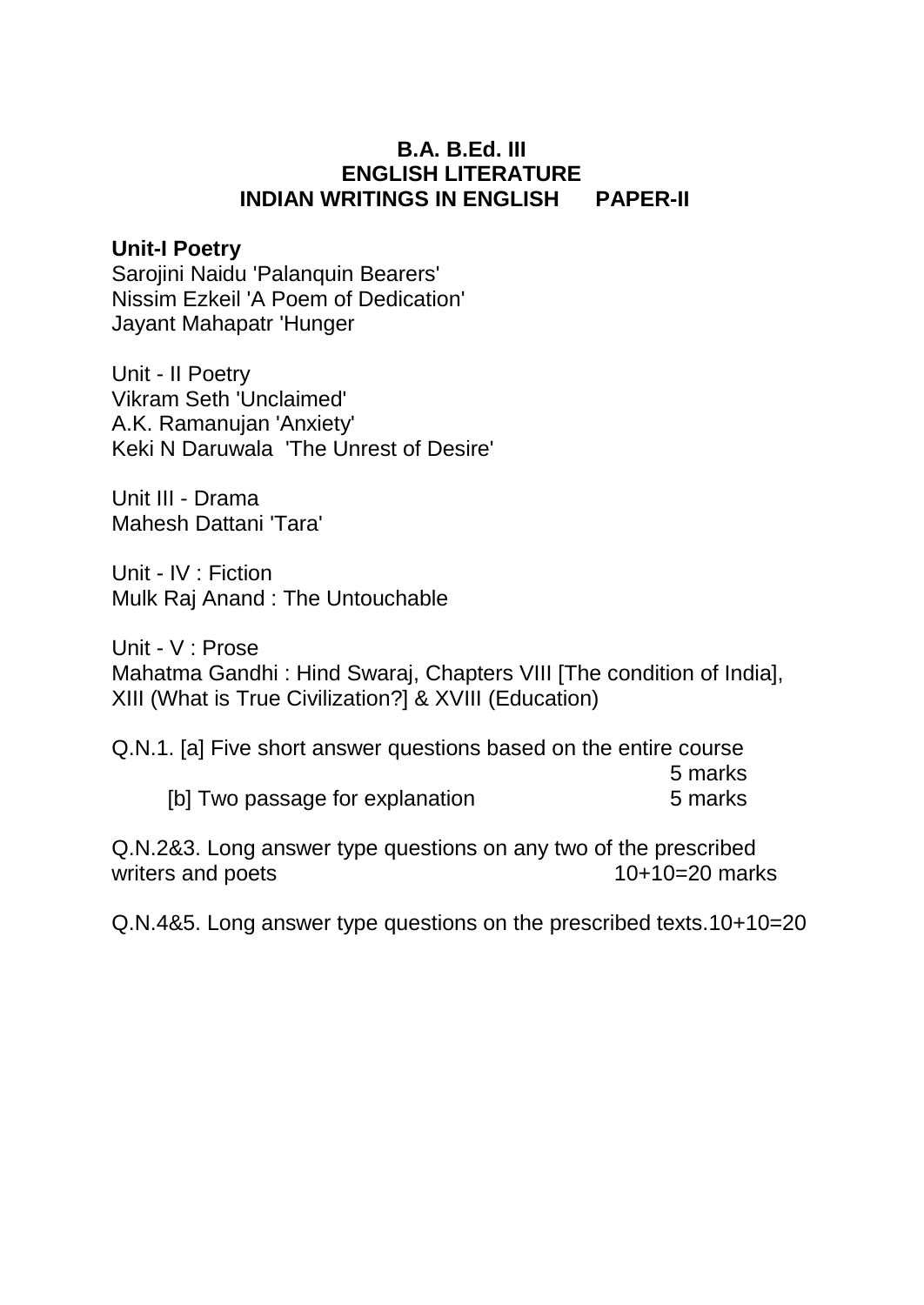# बी.ए. बी.एड. तृतीयवर्षेम् **(B.A. B.Ed. - Third year)**

## प्रथमप्रश्नपत्रम्

**(First Paper)**

 $\frac{1}{300}$   $-50$ 

# वेद–उपनिषद–आर्षकाव्यम–अलंकाराश्च **Veda-Upanishad-Arshkavyam-Alankarashecha**

## प्रथमो वर्गः (I Unit)

वेदसक्ताहन अग्निसूक्तम्-ऋग्वेदे 1/1, अक्षसूक्तम् ऋग्वेदे 10/34 संज्ञानसूक्तम् ऋग्वेदे 10/191 ्<br>(व्याख्यात्मकमध्ययनम)

#### *द्वितीयो वर्गः (II Unit)*

कठोपनिषद (प्रथम अध्यायः)  $($ व्याख्यात्मकमध्ययनम $)$ 

## तृतीयो वर्ग (III Unit)

महाभारते यक्षयुधिष्ठिर-संवादरः (व्याख्यात्मकमध्ययनम)

# चतुर्थो वर्गः (IV Unit)

काव्यदीपिका अलंकाराः – अनुप्रासः, यमकः, श्लेष, उमा, रूपकम्, उत्प्रेक्षा, सन्देह, भ्रान्तिमान, विभावना, विशेषोक्तिश्च

#### संस्तूत $-$ ग्रन्था:  $-$

- 1. **वेदामृतम् –** ग्रन्थम, कानपुर
- 2. **कठोपनिषद्** डॉ. आद्याप्रसार मिश्र, अक्षयवट प्रकाशन, इलाहाबाद
- 3. कठोपनिषद्– साहित्यभण्डार, मेरठ
- 4. **कठोपनिषद्** ज्ञानप्रकाशन, मेरठ
- 5. **यक्षयुधिष्ठिर संवाद—** साहित्य भण्डार, मेरठ
- 6. **यक्षयुधिष्ठिर संवाद** ज्ञानप्रकाशन, मेरठ
- 7. **काव्यदीपिका** कान्तिचन्द्र भट्टाचार्य, साहित्य भण्डार, मेरठ
- 8. **साहित्यदर्पण:-** आचार्यः विश्वनाथः चौखम्भा, वाराणसी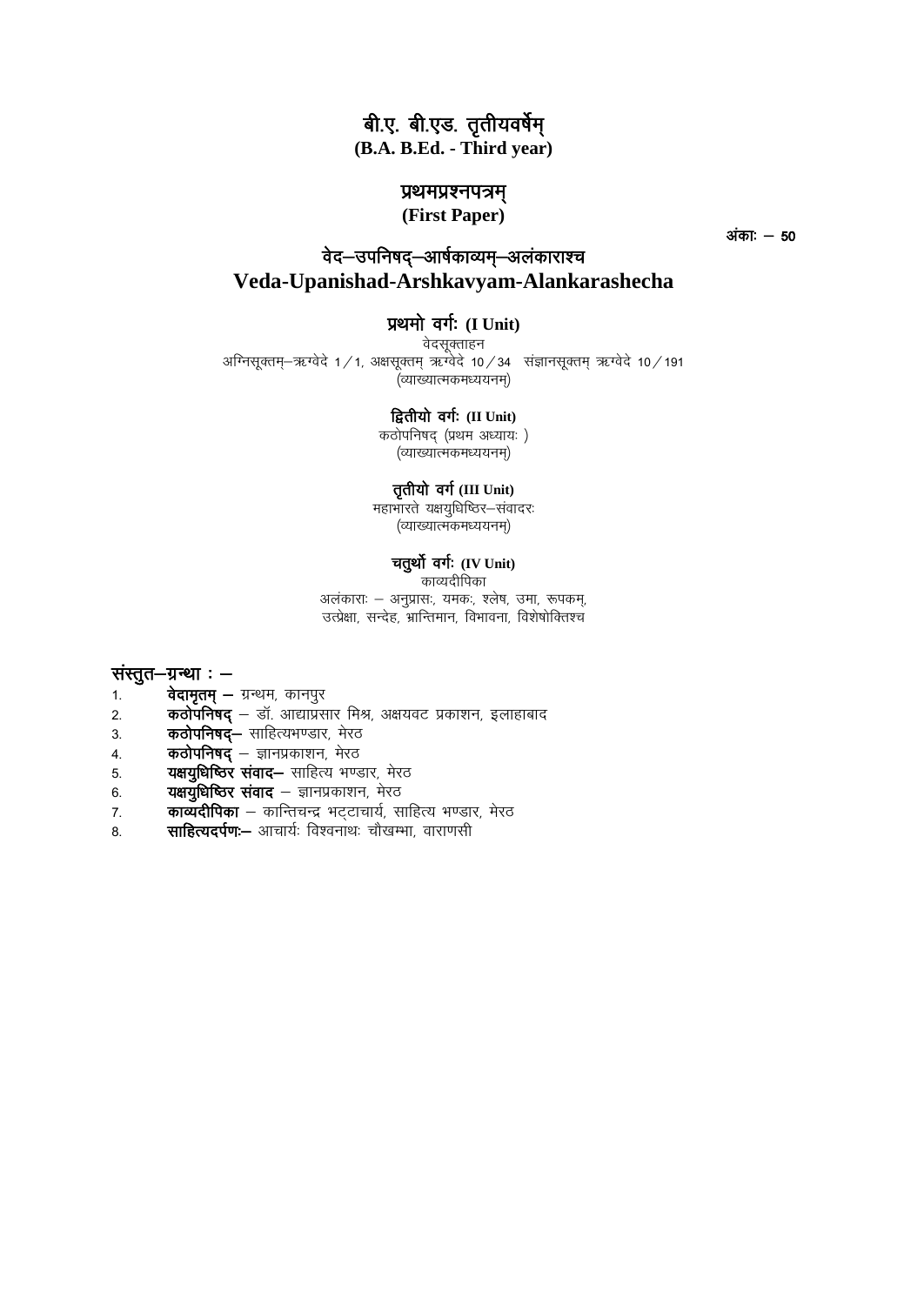# बी.ए. बी.एड. तृतीयवर्षेम्

(B.A. B.Ed. - Third vear)

# द्वितीयप्रश्नपत्रम

(Second Paper)

अंका: **–** 50

# गद्यकाव्यम्–नीतिकाव्यम्–व्याकरणम्–छन्दश्च Gadvakavvam-Neetikavvam Vvakaranam-Chhandashcha

## प्रथमो वर्गः (I Unit)

शिवराजविजयः- अम्बिकादत्तव्यासः (व्याख्यात्मकमध्ययनम) प्रथमो निःश्वासः

#### द्वितीयो वर्गः (II Unit) भर्तृहरिकृत-नीतिशतकम्

्ट<br>(व्याख्यात्मकमध्ययनम)

# तृतीयो वर्गः (III Unit)

लघुसिद्धाताकौमुदी–कूदन्तप्रकरणम् तव्यत्, अनीयर्, अचुर्ख् यत्, ण्यत्, ण्वुल्, तृच, अण्, क्त्वा, ल्यप्, शत्, शानच, .<br>(धातुप्रत्यययोः योगेन शब्द निर्माणम्)

## चतुर्थो वर्गः (IV Unit) वृत्तरत्नाकरः

छन्दसां लक्षणम् – आर्या, अनुष्टप, इन्द्रवज्रा, उपेनद्रवज्रा, उपजातिः, वंशस्थ, द्रुतविलम्बितम् वसन्ततिलका, मन्दाकान्ता, शिखरिणी, शाद्रूलविकीडितम्, स्रग्धरा च (उदाहरणानि पाठयपुस्तकेभ्यः यथा अभिज्ञानशाकुन्तलम्, नीतिशतकम् इत्यादि ग्रन्थेभ्यः)

## संस्तुत $-$ ग्रन्था:  $-$

- कृदन्तसूत्राावलिः (लघुसिद्धान्तकौमुद्याः कृदन्तांशसंकलनम्) डॉ. बृजेशकुमार शुक्लः  $1.$
- **वृत्तरत्नाकर**: साहित्य भण्डार:, मेरठ  $2.$
- **भर्तृहरिकृत नीतिशतकम्** साहित्यभण्डारः, मेरठ 3.
- अम्बिकादत्त व्यासः शिवराजविजयः (प्रथमो निःश्वासः) साहित्य भण्डारः, मेरठ  $\overline{4}$ .
- रचनानुवादकौमुदी (छन्दः परिचय) डा. कपिलदेव द्विवेदी, विश्वविद्यालय प्रकाशन, वाराणसी 5.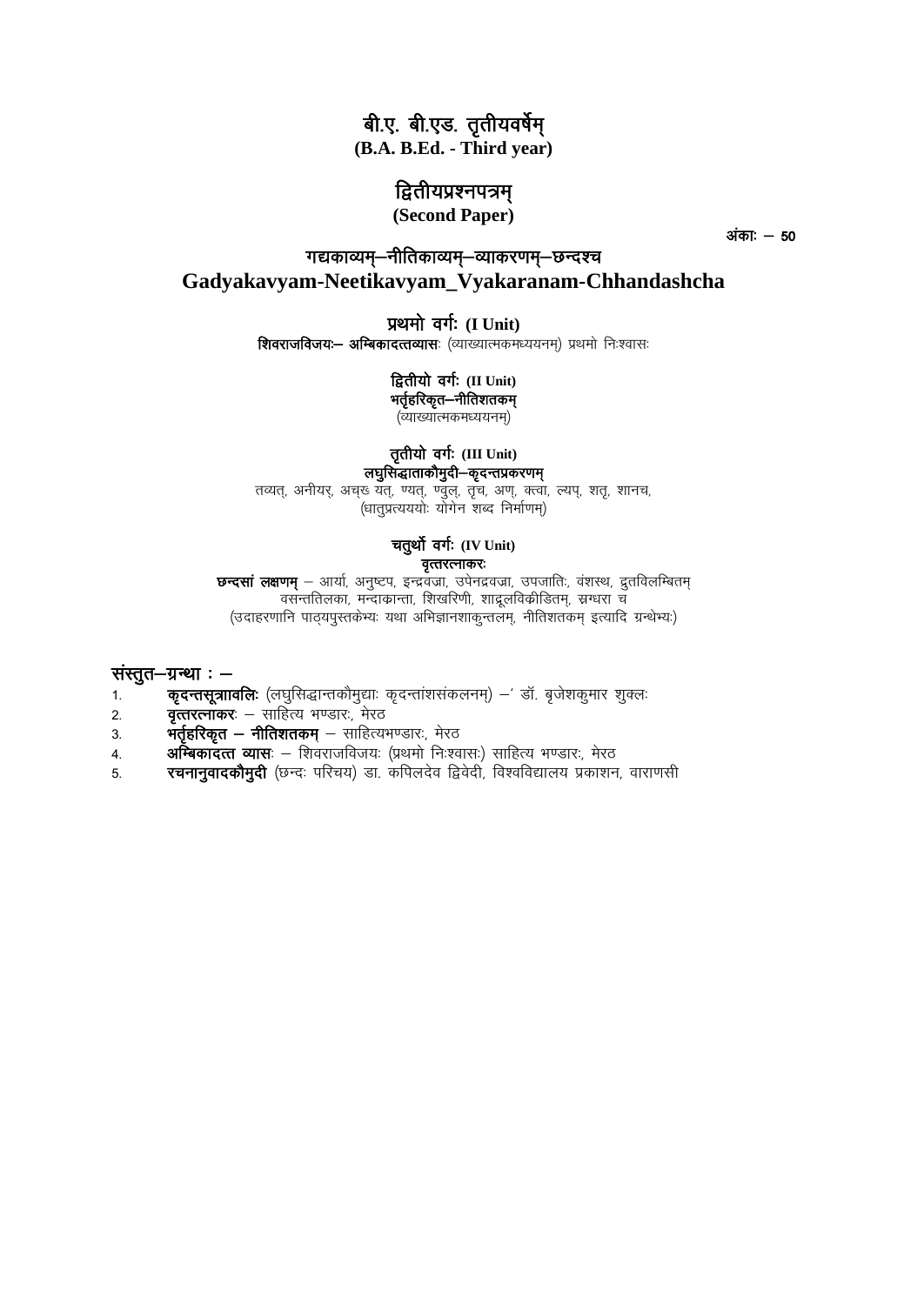# **B.A. B.Ed. (PART-III)HISTORY PAPER I : POLITICAL HISTORY OF INDIA (1740–1947)**

# **UNIT-I**

- 1- Expansion and Consolidation of British rule with special reference to Bengal, Mysore, Maratha.
- 2- William Bentinck and his Policies.
- 3- Dalhousie and his Policies.

# **UNIT-II**

- 1- Economic Changes: Land Revenue Settlements; permanent settlements, ryotwari, malwary peasantry and recurrent famines.
- 2- Revolt of 1857. Causes, Nature, Ideology, Programme, Leadership, People's participation, failure and impact.
- 3- British Relations with Princely States.

# **UNIT-III**

- 1- Policies of Lord Canning, Lytton, Ripon and Curzon.
- 2- The Acts 18585, 1892, 1919 and 1935.
- 3- Emergence of Organized Nationalism Formation of Indian National Congress and its Programme.
- 4- Moderates: Extremists, Swadeshi, Revolutionary movements.

# **UNIT-IV**

- 1- Gandhian Movement: Non-Cooperation, Civil Disobedience, Quit India.
- 2- Pre-Partition Politics Simon Commission, August offer, Cripps Mission, Cabinet Plan.
- 3- Communal Politics, Partition and independence of India Mountbatten Plan, C. Rajgopalachari Plan, Transfer of Power.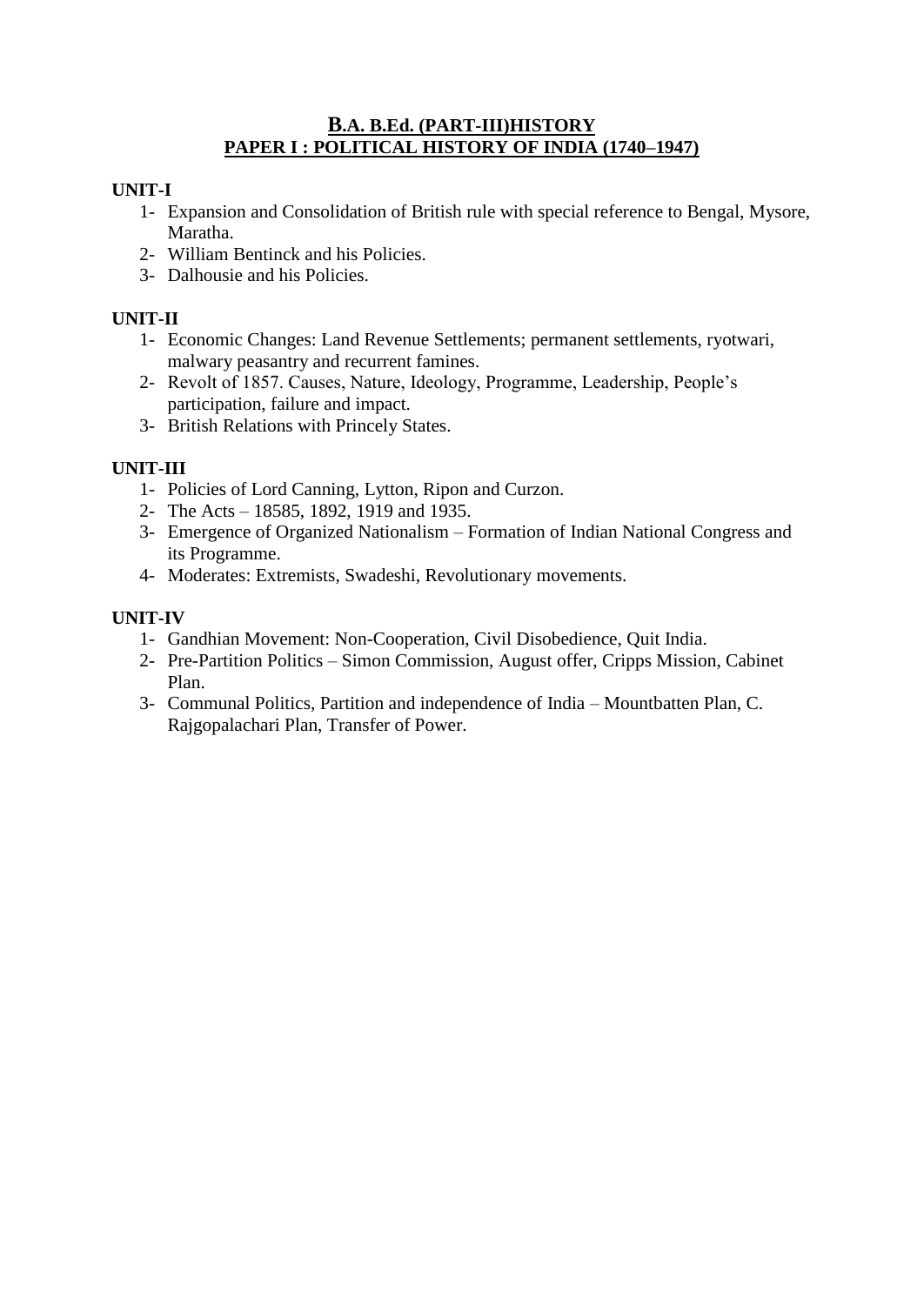## **PAPER II(A) B.A. B.Ed. (PART-III) History PAPER IIHISTORY OF INDIAN CULTURE**

## **UNIT-I**

- 1- Indus Valley Civilisation Sources of Information, Social Life, Religious Life, Town Planning,
- 2- Vedic Period Social, Religious Conditions, Varana Ashram System, Status of Women.
- 3- Jainism Causes for the Religious Upheaval, Teachings of Mahacira& Principles of Jainism.
- 4- Buddhism Rise and Growth, Doctrines of Buddhism, Causes of Downfall.

# **UNIT-II**

- 1- Mauryanperiod Art and Architecture.
- 2- Sung and Kushana period Art and Architecture.
- 3- Gupta period Art, Architecture and Culture.
- 4- Post Gupta Temple Architecture, sculpture and painting.

# **UNIT-IV**

- 1- Social and Religious Reformation Movement Arya Samaj, Brahma Samaj, Theosophical Society, Ramkrishna Mission, Bahavi, Deoband, Ahmadiya and Aligarh Movements.
- 2- Development of Modern Education and Press.
- 3- Colonial Architecture New Towns, Volonial forts, Architecture in  $20<sup>th</sup>$  Century.

# OR

# **PAPER II (B): HISTORY OF MODERN WORLD (1453-1950 A.D.)**

# **Unit I**

- a. Renaissance-Emergence, nature and Impact.
- b. The Reformation and Counter Reformation Cause mature of reformation, results.
- c. American war of Independence Causes, Events results.
- d. French Revolution Cause, Events, Impact on the World.

# **Unit II**

- 1. Napoleonic Era, Early achievements if Napoleon's reforms as first consul, Napoleon as Emperor of France, Continental system, Cause of Napoleon's downfall.
- 2. Vienna Congress main principles and reconstruction of Europe.
- 3. The Unification of Italy-Different steps of unification.
- 4. Unification of Germany Steps of German Unification, Bismark's policy of Blood and Iron.

# **Unit III**

- 1. Eastern Question-Struggle of Freedom in Greece, Revolt of Egypt. The Crimean War-Cause and Effects.
- 2. First World War-Cause, Events, Results.
- 3. Paris Peace Settelements, Assessment of Varsailles Paris Settlement.
- 4. Russia Revolution of 1917.

# **Unit IV**

- 1. The Nazi Germany-Causes of Rise of Hitler and Nazi party, Cause of rise of Fascism in Italy.
- 2. Rise of Japan as Modern World Power-Decline of Shogun Govet. Restoration of Meiji Emporer, Foreign Policy of Japan (1919-1945) and rise of Modern China – Revolution of 1911, San-Vat-Sen, Kuo-Min-Tang & Chiang-Kai Sekh.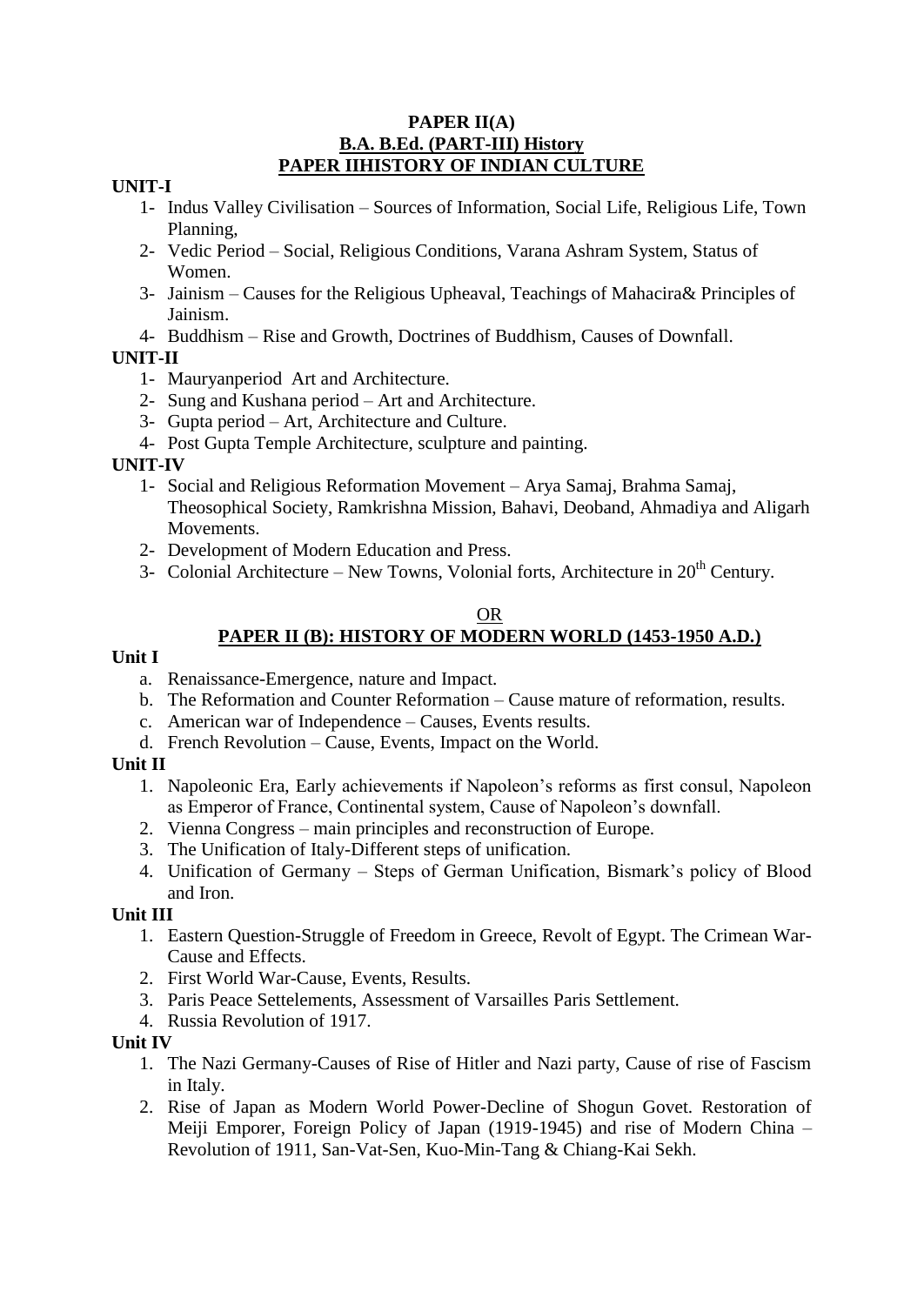# **B.A. B.Ed. Political Science B.A. B.Ed. III**

Paper-I

# **PRINCIPLES OF PUBLIC ADMINISTRATION**

# **Unit-I**

Meaning, nature and scope of Public Administration; Relation of Public Administration to other Social Sciences; Public and Private Administration; the role of Public Administration in the Modern State; Responsive Administration.

## **Unit-II**

Bases of Organization – Primacy of the Fundamental base; Principles of Organization; Hierarchy; Span of Control; Delegation of Authority; Centralisation and Decentralization; Control over Administration; Legislative, Executive and Judicial.

# **Unit-III**

The Chief Executive; Line, Staff and Auxiliary Agencies; The Department; Public Corporations; Independent Regulatory Commissions; Field services / agencie; Bureaucracy.

# **Unit-IV**

Personnel Administration: Recruitment, Traning and Promotion; Position Classification; Public Relations; Financial administration; budget, audit.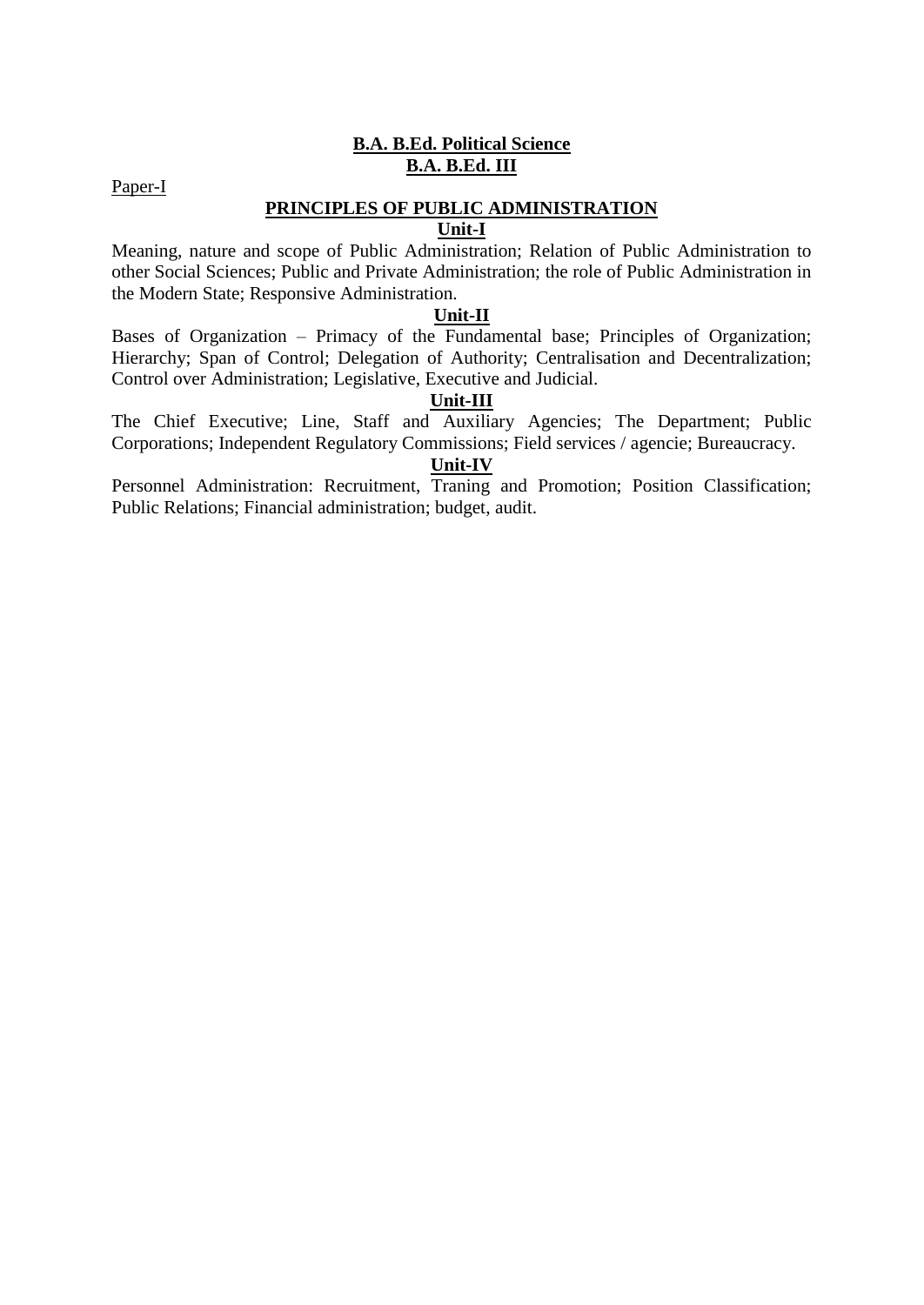## **B.A. B.Ed. Political Science B.A. B.Ed. III**

## **Paper-II(A)**

# **INDIAN POLITICAL THOUGHT**

# **Unit-I**

Manu, Bhisma, Kautilya, Sukra.

#### **Unit-II**

The Indian Renaissance; Raja Ram Mohan Roy; Gopal Krishna Gokhale; MahadeoGovindRanade.

## **Unit-III**

BalGangadharTilak; AuribindoGhosh; SwamiVivekanand.

**Unit-IV**

M.K. Gandhi; Jawaharlal Nehru; M.N. Roy; Jai Prakash Narain.

## **OR B.A. B.Ed. Political Science B.A. B.Ed. III**

## **Paper II(B)**

#### **INTERNATIONAL POLITICS Unit-I**

Meaning, Nature and Scope of International Politics; Theories and Approaches: Traditional Vs Scientific, Behavioral, Idealist, Realist Systems, Game, Communication; Decisionmaking.

## **Unit-II**

The Modern state system; Power and its elements; National Interst; Balance of Power; Collective security; Role of Ideology; Foreign Policy – its determinants; Instruments of Foreign Policy – Diplomacy, Propaganda, Economic Instruments and War.

#### **Unit-III**

Arms Control and Disarmament; Cold War; Détente; New-Cold War; Post-Cold War International Politics; Non-alignment and Non-aligned Movement; Problems of the Third World.

#### **Unit-IV**

International Law; Global Organization: The U.N.; Regional Organizations: The European Union; S.A.A.R.C.; A.S.E.A.N.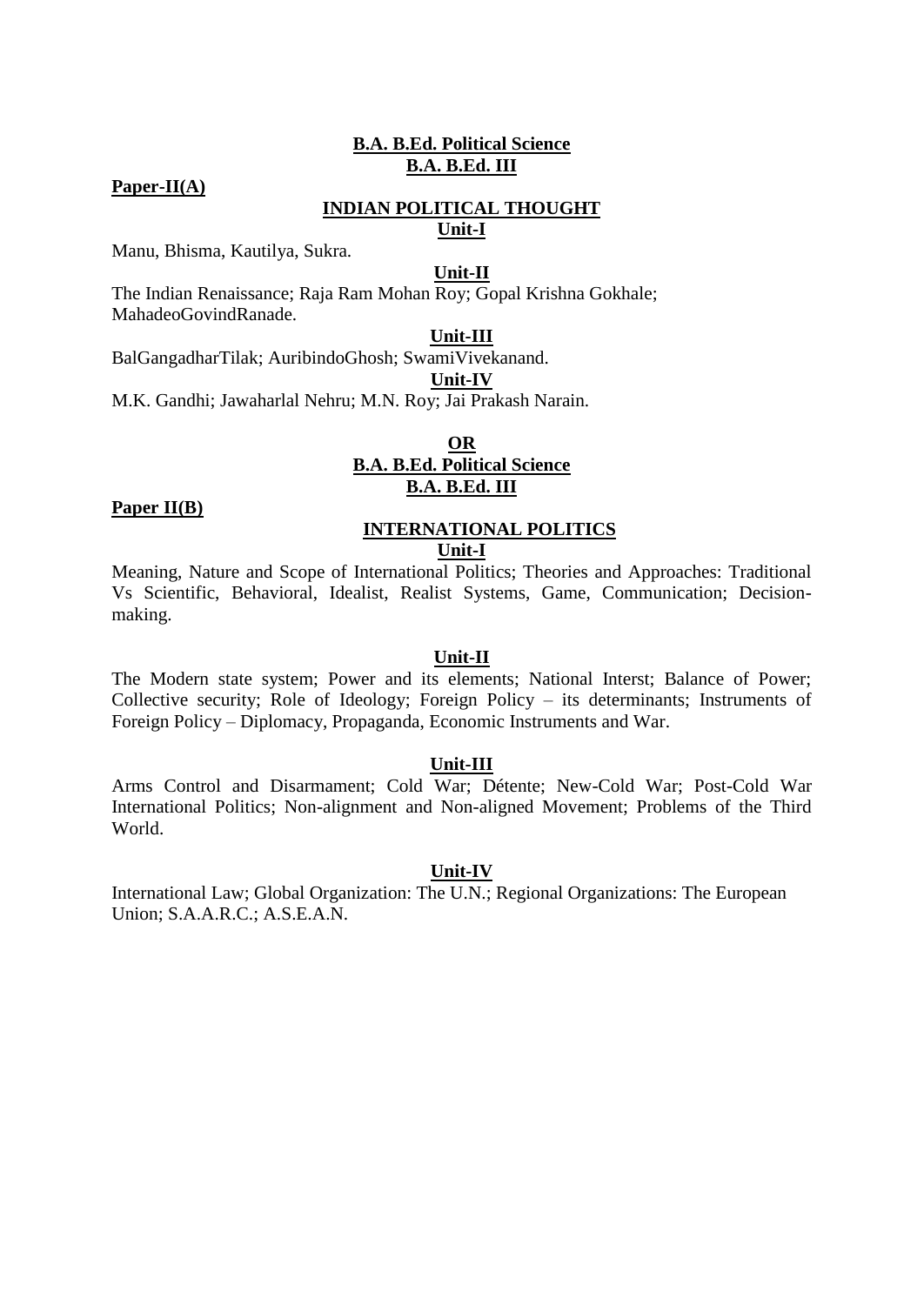## **Economics B.A. B.Ed. Part-III Paper-I Economics of Growth and Development**

# **Unit-I**

**Economic growth and economic development:** Meaning; Diverse structure and common characteristics of developing nations; obstacles to development, Economic and non-economic factors in economic development, Growth models: Classical, Marx, Schumpeter and Harbod-Domer.

## **Unit-II**

**Dualistic economic theories:** Lewis model of labour surplus economy; Rosenstein Rodan's theory of big push, Leibestein's Critical minimum effort thesis, Nelson's low level equilibrium trap; balanced versus unbalanced growth, Rostow's stages of Economics growth.

## **Unit-III**

**Towards an equitable world economy:** Trade and Economic development: Terms of trade, concepts, measurement, movements and prospects, international finance and financial restructuring,south-south cooperation, W.T.O. and developing countries.

# **Unit-IV**

**Development and planning:** need, concept, types, planning and the market, Formulation of plans. Objectives, strategy, and achievements of five year plans, Planning in India. Problem of poverty, inequality and regional imbalance in India.

## **Books Recommendation:**

- 1. Todaro, M.P. Economic Development in the Third World
- 2. Htirwal, A.P. Growth and Development
- 3. Ghatak, S. Development Economics
- 4. Meier, G.M. (Eds.) Leading issues in Economic Development
- 5. Salvatore, D and E. Dowling Development Economics, Schaum, Outline series in Economics.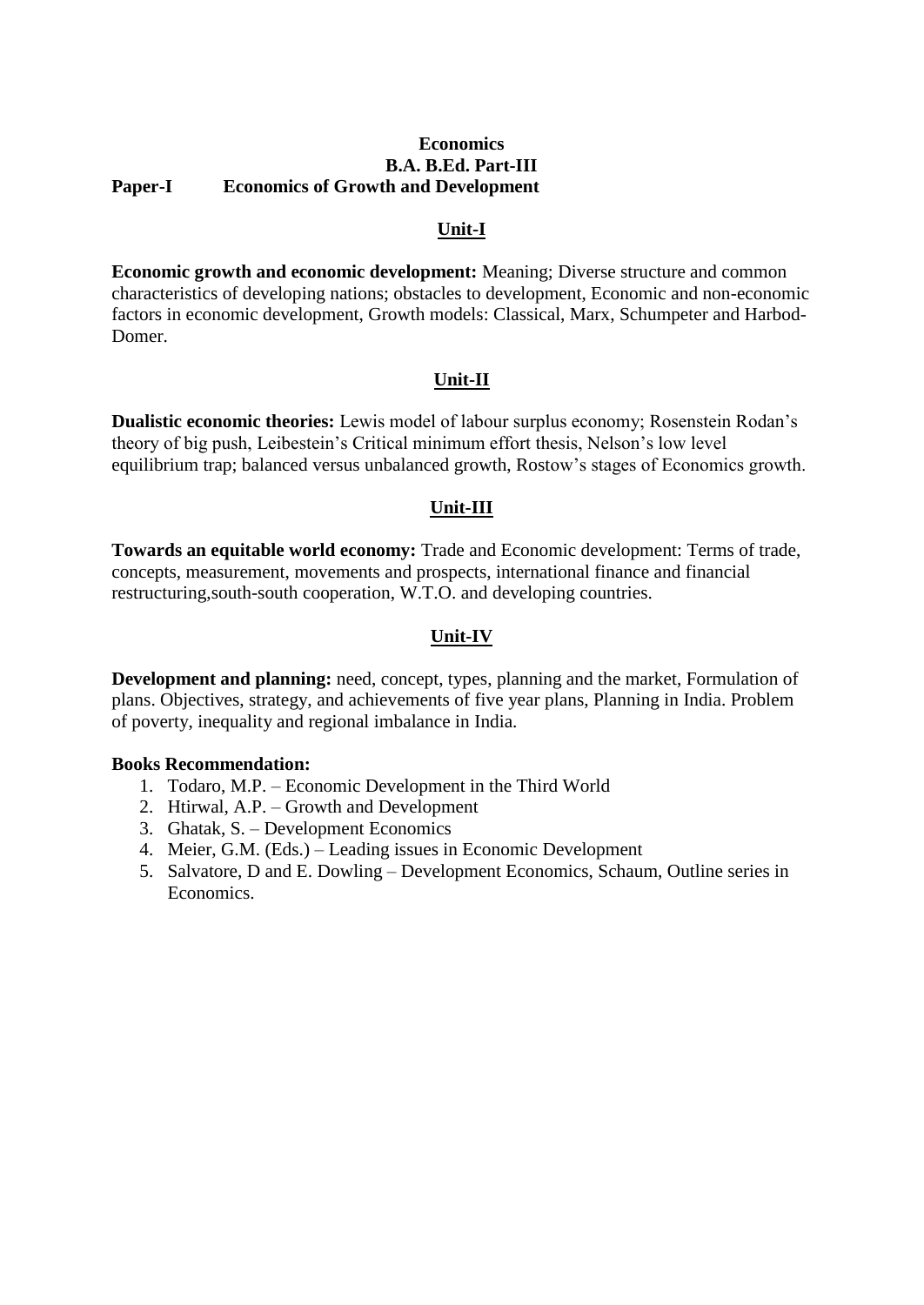## **Economics B.A. B.Ed. Part-III**

## **Paper-II Quantitative Methods**

## **Unit – I**

**Elementary Mathematical Concepts**: Algebraic expression, equations and identities; simultaneous equations; ratio, proportion and variation; meaning of first differential coefficient, rules of simple differentiation; rules of simple integration and definite integration, trigonometric ratios, equations of straight line, slope and intercept form of a straight line.

## **Unit – II**

**Mathematical Concepts in Economics (to be taught with the help of simple Mathematics):** Marginal analysis- Concept of margin: marginal utility, marginal cost, marginal product, marginal product, marginal rate of substitution (MRS), marginal rate of technical substitution (MRTS) etc.; Demand function, Cost and Revenue functions; concept of elasticity; Relation Between AR, MR and price elasticity if demand; Nature of curves; concave and convex; Maximization and minimization of a function; Consumer surplus and producer surplus; Concept of capital output ratio and incremental capital output ratio; Concept of equilibrium – partial and general.

## **Unit – III**

Nature, scope and importance of Statistics for economists; Methods of data collection, classification, tabulation, graphic and diagrammatic representation of data. Measures of Central Tendency Arithmetic Mean, Median, Mode, Geometric Mean and Harmonic Mean Measures of Dispersion, Range, Mean Deviation, Standard Deviation, CO-variance, Coefficient of Variation, Skewness and Kurtosis.

## **Unit – IV**

Relationship between two variables and correlation coefficient; Definition of index numbers and computation of simple indices; Time series: concept and components; Probability. Concept, Addition and Multiplication Theorems.

## **Books recommended:**

- 1. R.G.D. Alien Mathematics for Economics
- 2. Mehra&Madnani Mathematics for Economics
- 3. Taro Yamaney Mathematics for Economics.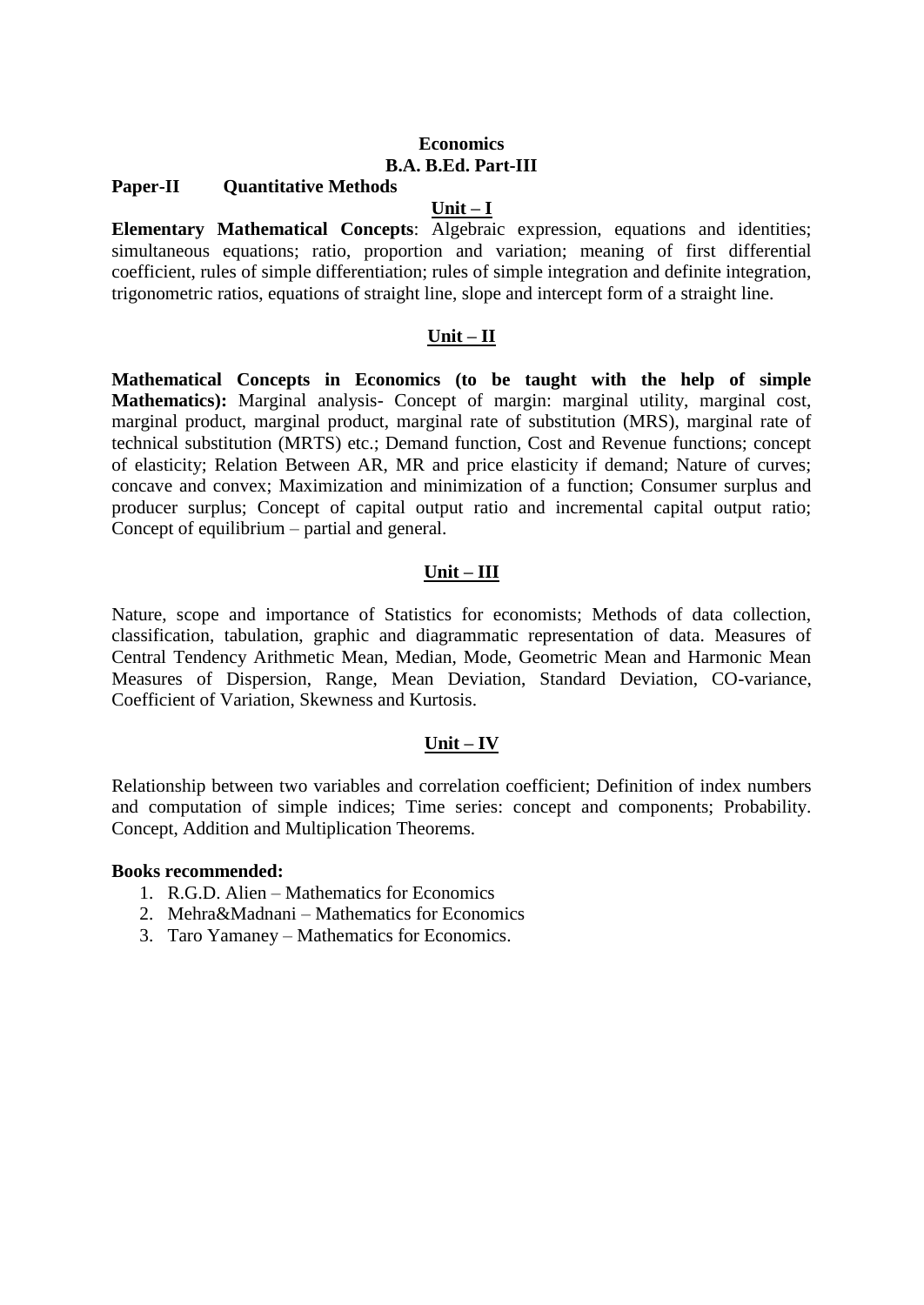## **PAPER-I B.A. B.Ed. IIIrd Year HOME SCIENCE FUNDAMENTALS OF FOODS AND NUTRITION**

Code No: A-317

**M.MARKS: 50**

**Objectives:** This paper imparts the knowledge of –

- Importance of Food.
- Various Nutrients, food groups, their importance, sources, functions, requirements and deficiencies.
- Process of digestion and absorption of food.
- Different methods of cooking and retention of nutritive value of food while cooking.
- Food adulteration, food poising and their impact on human health.

# **Unit I Introduction of foods and Nutrition**

- Definitions Foods, Nutrition and Nutrients.
- Classification.
- Functions of food.

## **Unit II Essential Constituents of Food**

 Sources, Functions, Requirements, Digestion, Absorption and Deficiency Diseases. Protein, Carbohydrate. Lipids, Vitamins.

Minerals, Water.

# **Unit III Basic Food Groups**

Importance if basic food groups in the diet, nutritive combination of food stuffs and their importance in diets like cereals and millets, pulses, nuts and oil seeds, vegetables, fruits, Milk and Milk products, Egg, fish, meat and other flesh foods. Fats and oils, Sugar and jiggery, Spices and condiments.

| <b>Unit IV</b> | <b>Methods of cooking</b>                                                      |
|----------------|--------------------------------------------------------------------------------|
|                | • Various types of Cooking Methods.                                            |
|                | • Relation of Nutritive value while preparation and cooking.                   |
| Unit V         | <b>Food Adulteration &amp; Food Poisoning</b>                                  |
|                | Food Adulteration Meaning and common adulterants in food.                      |
|                | Food Poisoning-Meaning, Causes and Effects on Human Health.<br><b>Contract</b> |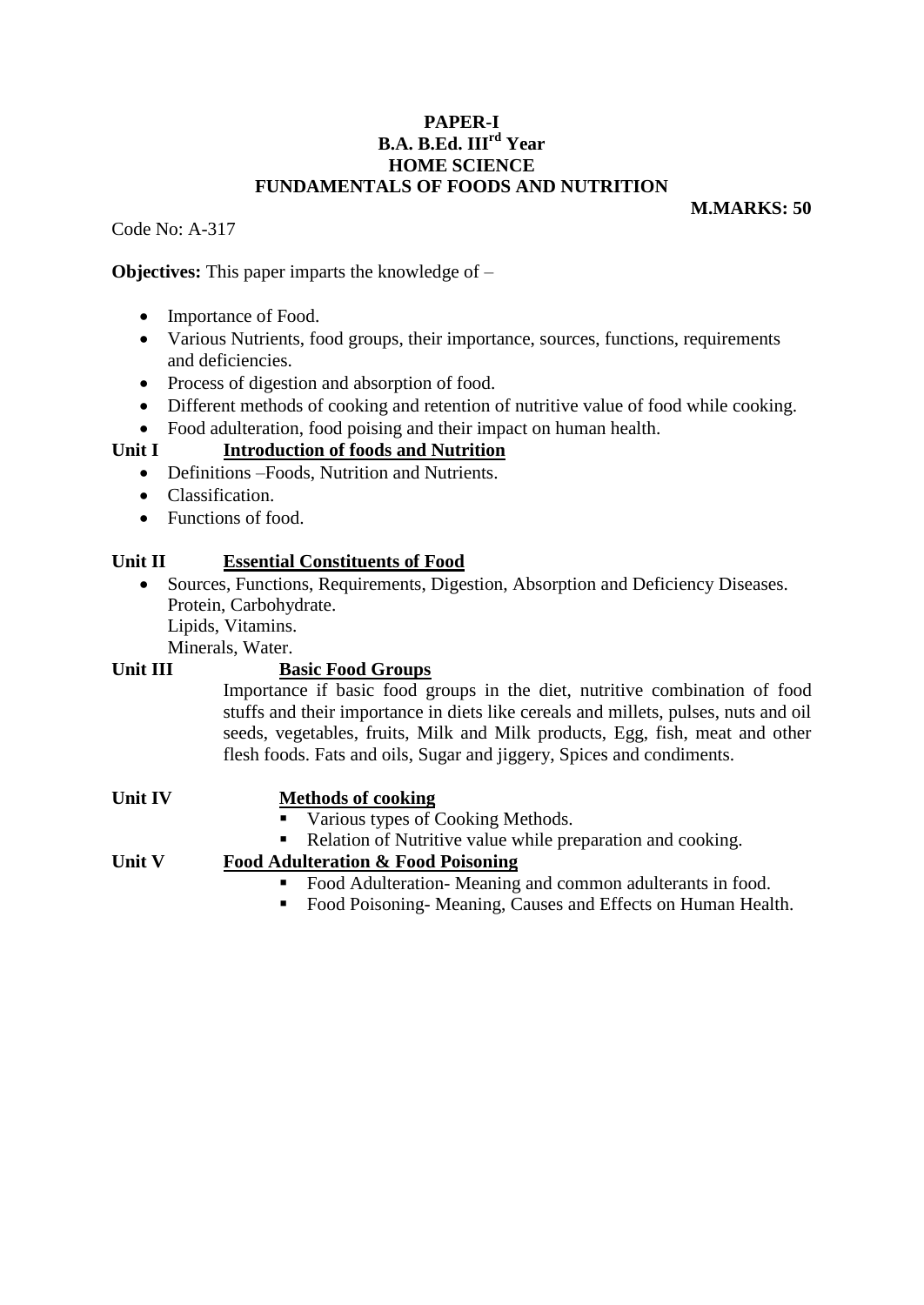## **PAPER-II B.A. B.Ed. IIIrd Year HOME SCIENCE DIETETICS AND THERAPEUTIC NUTRITION**

## **M.MARKS: 50**

|                                       | Objectives: The course will enable the students-                                |  |  |  |  |
|---------------------------------------|---------------------------------------------------------------------------------|--|--|--|--|
|                                       | To learn and understand malnutrition, meal planning and dietetics.<br>$\bullet$ |  |  |  |  |
|                                       | To understand importance and need of therapeutic nutrition.<br>$\bullet$        |  |  |  |  |
|                                       | To learn the dietary requirements of phase of lifecycle.<br>$\bullet$           |  |  |  |  |
|                                       | To plan and modify diets in various special conditions and diseases             |  |  |  |  |
|                                       |                                                                                 |  |  |  |  |
| Unit I                                | <b>Introduction:</b>                                                            |  |  |  |  |
|                                       | Definitions - Balanced Diet, Dietetics and Therapeutic nutrition.               |  |  |  |  |
|                                       | Meal planning, factors affecting Meal planning, Recommended<br>п                |  |  |  |  |
|                                       | Dietary Allowances (R.D.A.)                                                     |  |  |  |  |
| <b>Malnutrition</b><br><b>Unit II</b> |                                                                                 |  |  |  |  |
|                                       | Concept and Definitions.                                                        |  |  |  |  |
|                                       | Causes and Factors Affecting.<br>Е                                              |  |  |  |  |
| <b>Unit III</b>                       | <b>Nutrition During Lifecycle:</b>                                              |  |  |  |  |
|                                       | Nutrition during infancy.<br>ш                                                  |  |  |  |  |
|                                       | Nutrition during childhood.<br>٠                                                |  |  |  |  |
|                                       | Nutrition for adolescence.<br>п                                                 |  |  |  |  |
|                                       | Nutrition for Adults.<br>٠                                                      |  |  |  |  |
|                                       | Nutrition during Old age.<br>ш                                                  |  |  |  |  |
|                                       | Nutrition during Pregnancy and Lactation.                                       |  |  |  |  |
| Unit IV                               | <b>Therapeutic Nutrition:</b>                                                   |  |  |  |  |
|                                       | Importance of Therapeutic Nutrition.                                            |  |  |  |  |
|                                       | Different types of Diets with respect to Consistency.                           |  |  |  |  |
|                                       | Therapeutic Adaptation to Normal diet.                                          |  |  |  |  |
| <b>Unit V</b>                         | Dietary modification for the following diet:                                    |  |  |  |  |
|                                       | Acute and chronic Fever                                                         |  |  |  |  |
|                                       | Diarrhea and Constipation                                                       |  |  |  |  |
|                                       | Underweight and Over weight                                                     |  |  |  |  |
|                                       | Diabetes Mellitus                                                               |  |  |  |  |
|                                       | Hypertension                                                                    |  |  |  |  |
|                                       | Jaundice                                                                        |  |  |  |  |
|                                       |                                                                                 |  |  |  |  |

# **REFERENCE BOOKS**

Code No: A-318

| 1. | <b>Nutrition</b> and Dietetics                                                                                  | Shubhangini A Joshi |
|----|-----------------------------------------------------------------------------------------------------------------|---------------------|
| 2. | Hand book of Foods and Nutrition                                                                                | M. Swaminakhan      |
| 3. | Normal and Therapeutic Nutrition                                                                                | Proudfit & Robinson |
| 4. | आहार एवं पोषण विज्ञान (स्टार पब्लिकेशन्स, आगरा)                                                                 | डा0 ललिता शर्मा     |
| 5. | आहार एवं पोषण विज्ञान के मूल सिद्धान्त                                                                          | एस0 पी0 सुखिया      |
|    | rested to the contract of the contract of the contract of the contract of the contract of the contract of the c |                     |

6. भारतीय खाद्यानों के पोषण मूल्य (स्टार पब्लिकेशन्स आगरा) डा० अनिता सिंहे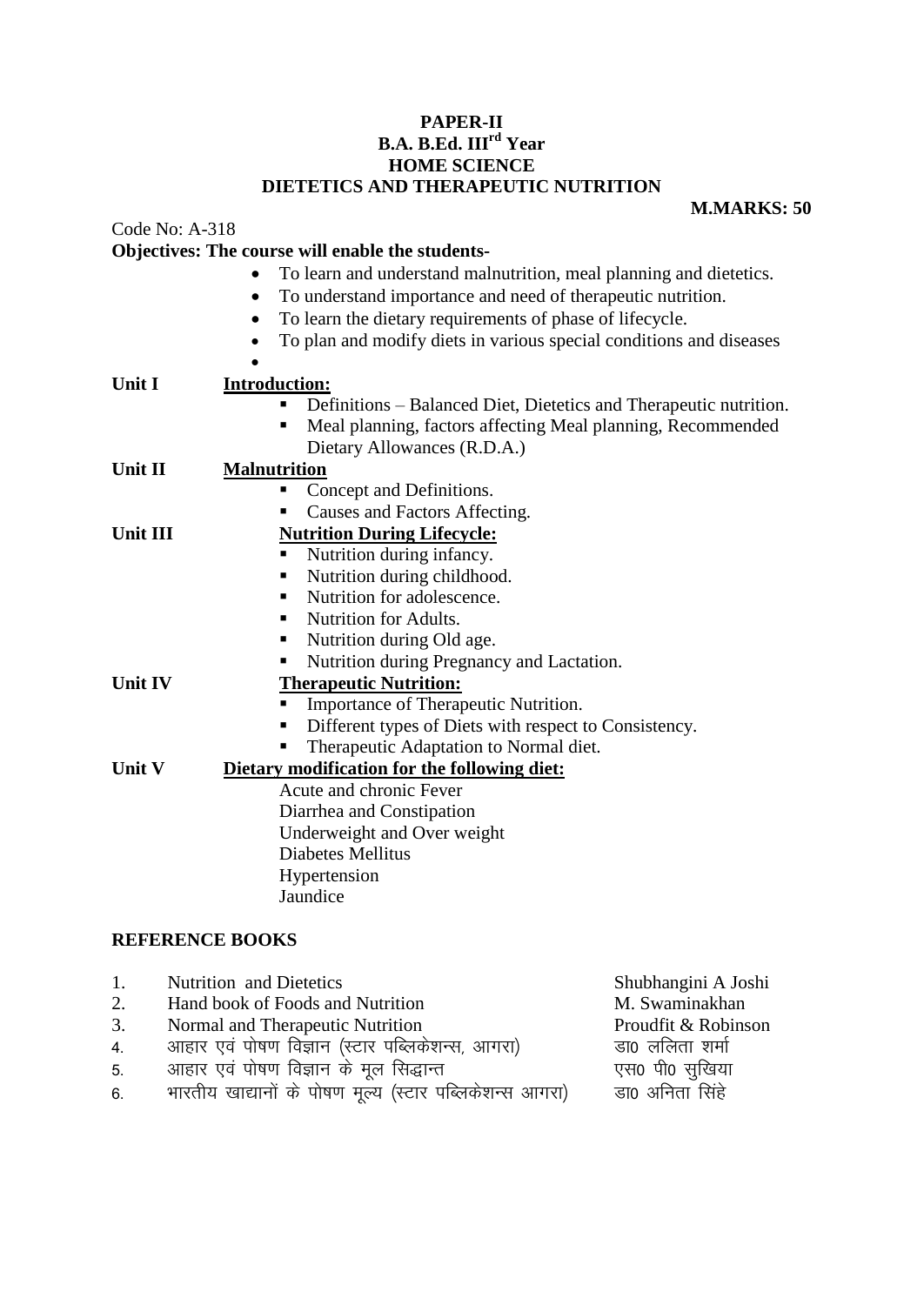## **B.A. B.Ed. IIIrd Year Paper - V (B.Ed.) ELECTIVE COURSE : CAREER INFORMATION IN CAREER GUIDANCE**  (Code -E-321)

## **COURSE OBJECTIVES**

- 1. To develop an understanding of the need and importance of career informatuion for the pupils.
- 2. To identify their role and function in locating , collecting , evaluating and disseminating career information for the use of pupils.
- 3. To develop an understanding of how one's ability. interests and aptitudes are realted to world of work.
- 4. To know about the importance of developing the right attitudes and values at every stage of education.

# **COURSE CONTENTS**

## **UNIT - I**

- Meaning and concept of Guidance.
- Types Educational, vocational and personal needs and principles.
- Counselling need, functions and types.

# **UNIT - II**

- Meaning of career and career information components of career information.
- Occupational information, information about education and opportunity and personal socal information.

# **UNIT - III**

- Aims to study career information at different school levels.
- Career information : Sources, methods of collection, classification and filling-up of information and evaluation of the information.

# **UNIT - IV**

 Information about education and training opportunities for primary, elementary and secondary levels of school.

# **UNIT - V**

Personal social information at every school level.

# **UNIT - VI**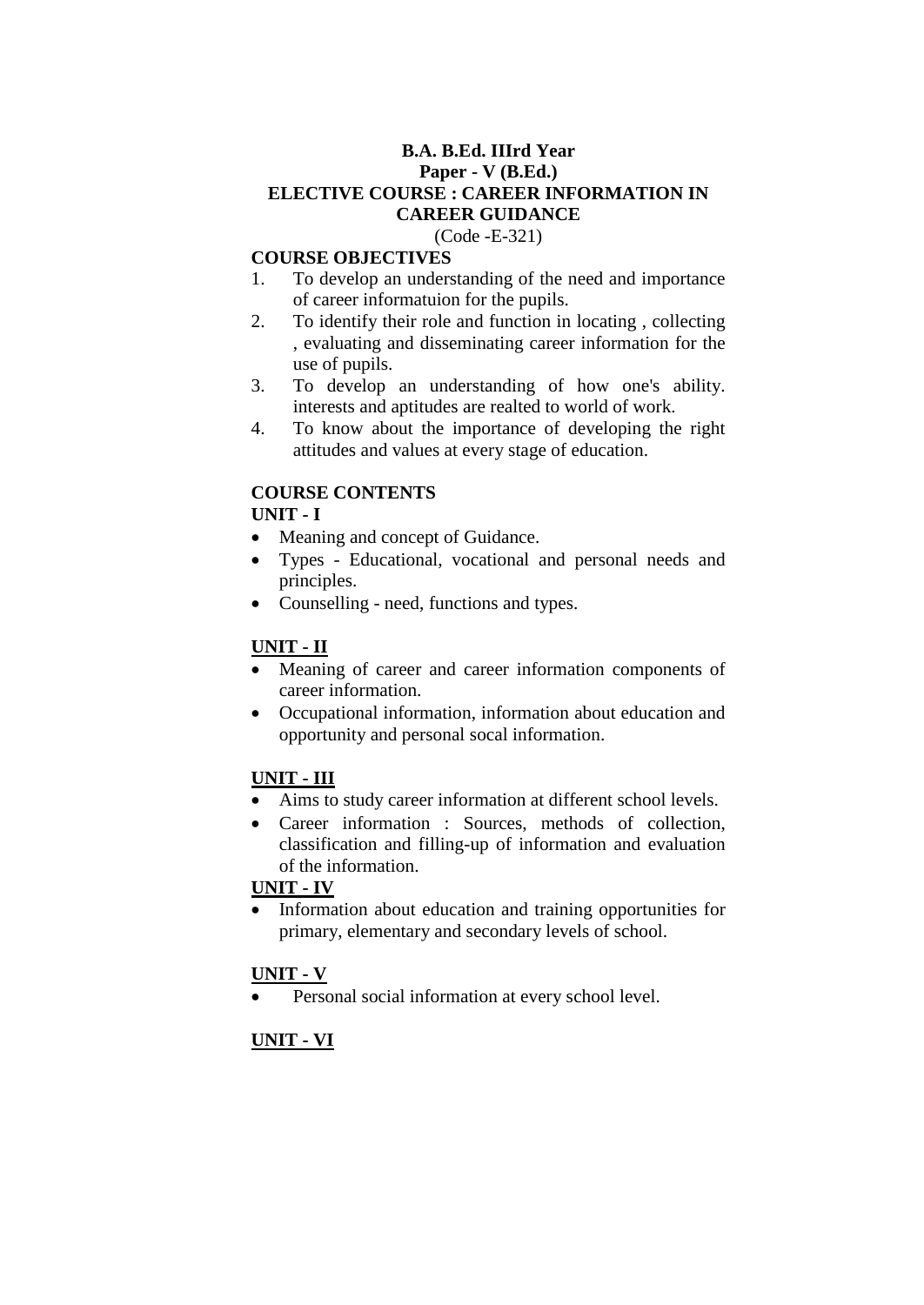## **Paper - V (B.Ed.) OR**

## **ELECTIVE COURSE : EDUCATIONAL ADMINISTRATION ADN MANAGEMENT**  (Code -E-322)

## **COURSE OBJECTIVES**

- 1. To acquaint the student teachers with the concept and concerns of educational administration.
- 2. To develop an understanding of the role of the headmaster and the teacher in school management.
- 3. To enable the students to understand to concept at importance of communication and its possible barriers in educational administration.
- 4. To enable the student teacher to critically analyse the administrative scenario in relation to the functioning of the other secondary schools of the area.
- 5. To acquaint the student teacher with the scientific practices of educational management and keep him to apply it in work situation.

## **COURSE CONTENTS**

## **UNIT - I**

- Conceptual framework: Concept of educational administration.
- Concept of educational management human being as inputs, process and products inputs.
- Nature, objectives and scope of educational administration.

# **UNIT - II**

- Role and functions of headmaster/ teacher, Basic functions of administration - planning, organizing directing and controlling.
- Co-ordination adn growth development.
- Supervision adn inspection, defects in the present supervision and inspection.
- Scope of educational supervision
- Types of supervision.
- Providing guidance ; leadership function.
- Crisis in management.
- Decision making.

## **UNIT - III**

Communication in Educational Administration: Role of communication in effective management and administration.

• Methods of communication.